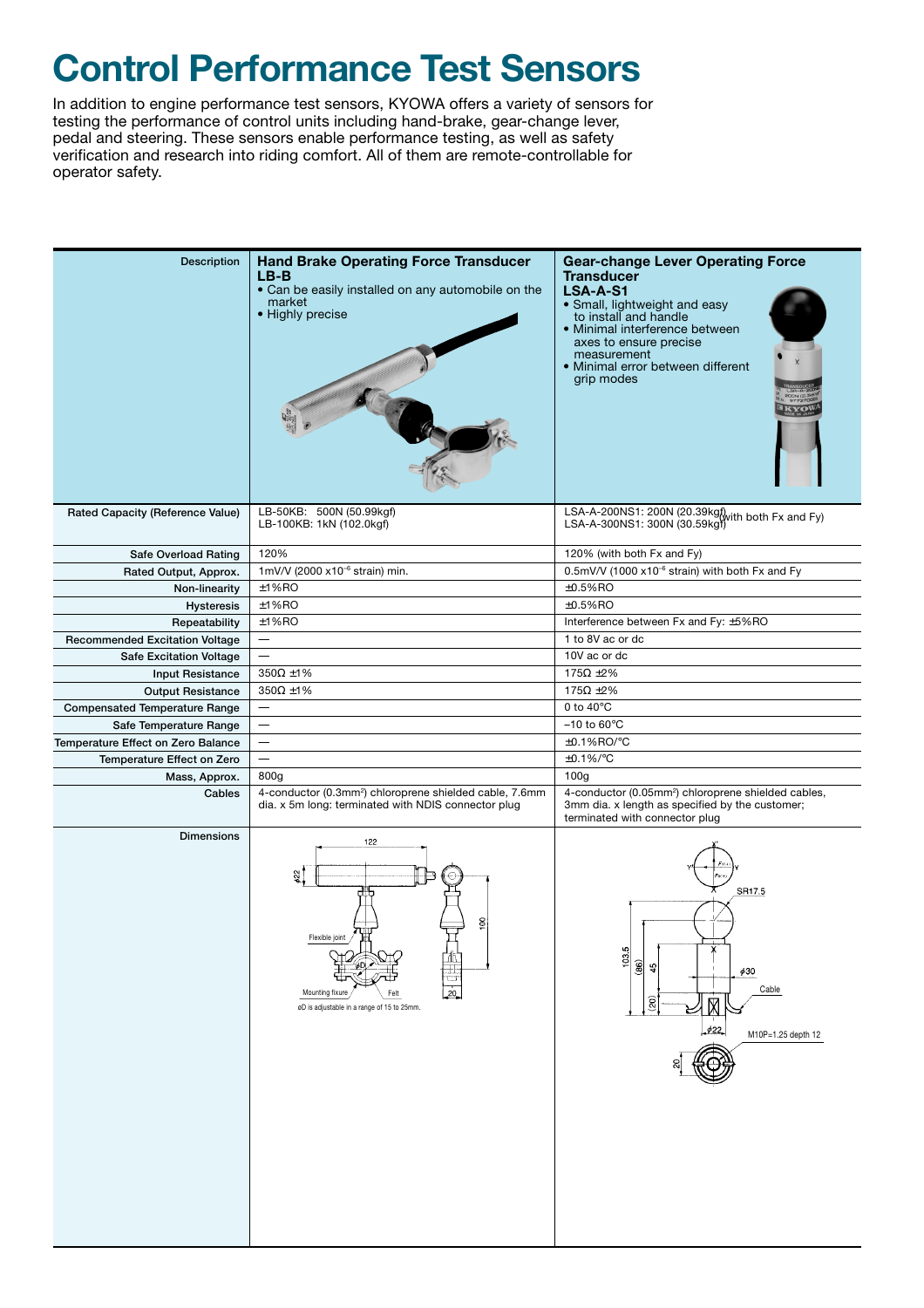| <b>Description</b>                      | <b>Pedaling Force Transducer</b><br>$LP-B$<br>• Easy installation and handling<br>• Minimal error between different pedaling modes | <b>Door Window Torque Transducer</b><br>TPW-S-8NMS1<br>• Small, lightweight and easy to install and handle<br>• Precisely measures operating force (torque)<br>and angle |  |
|-----------------------------------------|------------------------------------------------------------------------------------------------------------------------------------|--------------------------------------------------------------------------------------------------------------------------------------------------------------------------|--|
| <b>Rated Capacity (Reference Value)</b> | LP-50KB: 500N (50.99kgf)<br>LP-100KB: 1kN (102.0kgf)<br>LP-200KB: 2kN (203.9kgf)                                                   | Torque: $\pm 8N \cdot m$ ( $\pm 0.816$ kgf $\cdot m$ )<br>Turning angle: ±10 turns                                                                                       |  |
| Safe Overload Rating                    | 120%                                                                                                                               | 120% (turning angle: mechanically endless)                                                                                                                               |  |
| Rated Output, Approx.                   | 1 to 2mV/V (2000 to 4000 x10 <sup>-6</sup> strain)                                                                                 | 1mV/V (2000 x10 <sup>-6</sup> strain)                                                                                                                                    |  |
| Non-linearity                           | $±0.5%$ RO                                                                                                                         | $±0.5%$ RO                                                                                                                                                               |  |
| <b>Hysteresis</b>                       | $±0.5%$ RO                                                                                                                         | $±0.5%$ RO                                                                                                                                                               |  |
|                                         | 0.5%RO max.                                                                                                                        | $\overline{\phantom{0}}$                                                                                                                                                 |  |
| Repeatability                           |                                                                                                                                    |                                                                                                                                                                          |  |
| <b>Recommended Excitation Voltage</b>   | 1 to 5V ac or dc                                                                                                                   | 1 to 6V ac or dc                                                                                                                                                         |  |
| <b>Safe Excitation Voltage</b>          | 15V ac or dc                                                                                                                       | 10V ac or dc                                                                                                                                                             |  |
| <b>Input Resistance</b>                 | $350\Omega \pm 5\%$                                                                                                                | 350 $\Omega$ ±2% (turning angle 340 to 360 $\Omega$ )                                                                                                                    |  |
| <b>Output Resistance</b>                | $350\Omega \pm 5\%$                                                                                                                | 350 $\Omega$ ±2% (turning angle 340 to 360 $\Omega$ )                                                                                                                    |  |
| <b>Compensated Temperature Range</b>    | 10 to 40 $\mathrm{^{\circ}C}$                                                                                                      | 0 to $50^{\circ}$ C                                                                                                                                                      |  |
| Safe Temperature Range                  | 0 to $50^{\circ}$ C                                                                                                                | 0 to $60^{\circ}$ C                                                                                                                                                      |  |
| Temperature Effect on Zero Balance      | ±0.4%RO/°C                                                                                                                         | ±0.05%RO/°C                                                                                                                                                              |  |
| Temperature Effect on Zero              | $\pm$ 0.1%/ $\mathrm{^{\circ}C}$                                                                                                   | $±0.05\%/°C$                                                                                                                                                             |  |
| Mass, Approx.                           | 1kg                                                                                                                                | $\equiv$                                                                                                                                                                 |  |
| Cables                                  | 4-conductor (0.3mm <sup>2</sup> ) chroloprene shielded cable, 7.6mm<br>dia. x 5m long; terminated with NDIS connector plug         | Two 4-conductor (0.3mm <sup>2</sup> ) chloroprene shielded cables,<br>7.6mm dia. x 5m long; terminated with NDIS connector<br>plug at both ends                          |  |
| <b>Dimensions</b>                       | 102<br>65 <sup>o</sup><br>හිα<br>000<br>םכו<br>סםםםםנ<br>אסםק<br>M5 wing nut<br>450<br>ଟ<br>╥<br>80<br>$\sim$                      | ஃ<br>$\frac{916}{5}$<br>s<br>√_ ⊕<br>Mounting adaptor<br>110<br>$\frac{8}{2}$<br>120<br>Serrated                                                                         |  |